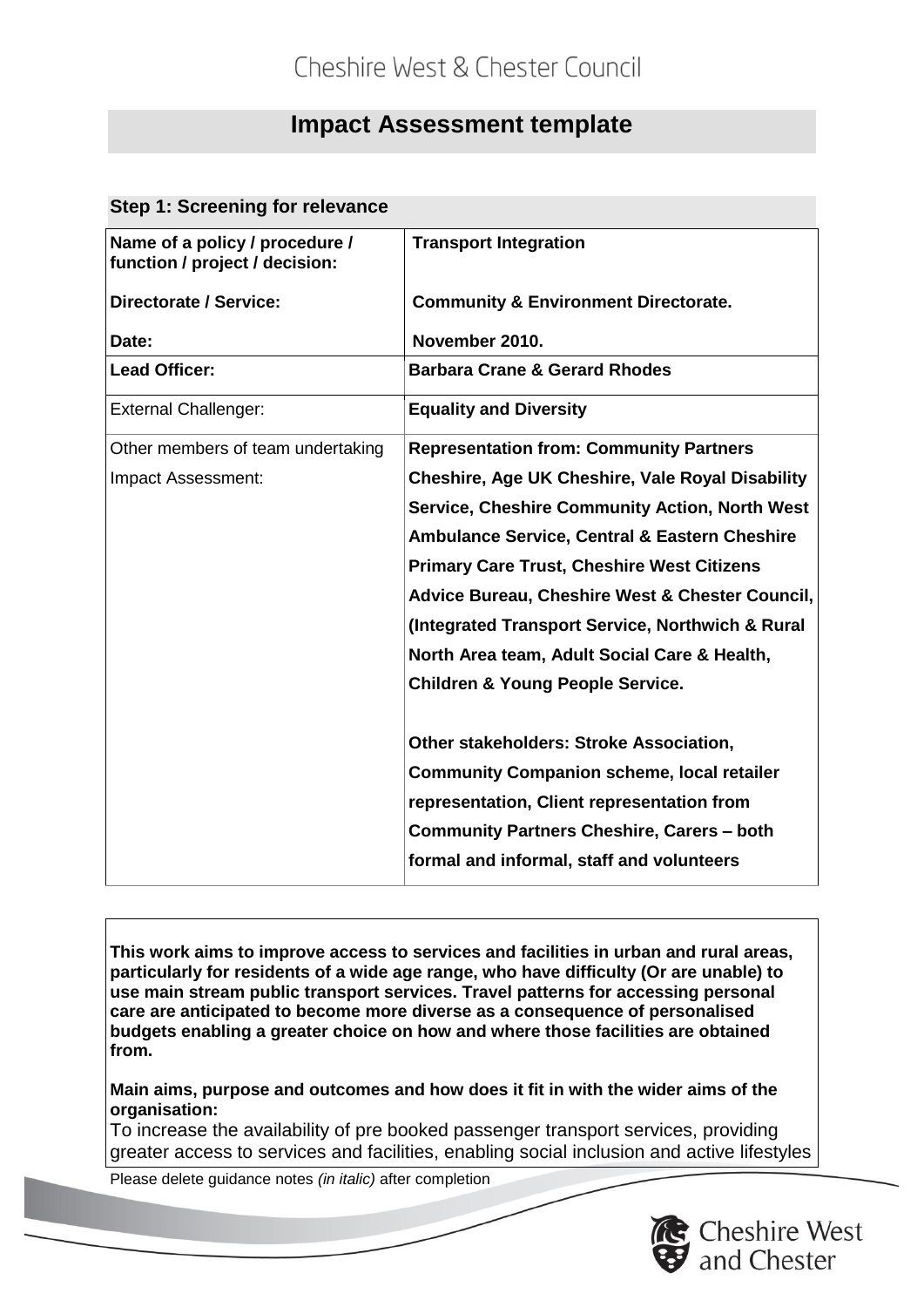for those otherwise unable to make those trips using main stream public transport because of disability, mobility impairment or absence of suitable alternative transport. This will be achieved by:

**A** Combining the planning and vehicle use of social care transport for children, adults with learning difficulties, older people, dial a ride and non emergency patient transport services provided by the National Health Service. (NHS) This will reduce duplicated use of vehicles serving similar places but not carrying each other's passengers and will help to meet growing demand through making better use of vehicles.

**B** This complex network of passenger trips will need to be managed by one team that will be able to plan these trips through using vehicles of all these service providers on a shared use basis. The specialist planning team within the Integrated Transport Service (ITS) already plans trips for social care and children, (representing the largest number of these people) using software capable of administering this cross service joint work, and would therefore form the basis of this team by absorbing this function for dial a ride and potentially non emergency patient transport services.

**C** To investigate the scope to develop a range of sustainable and cost effective solutions to help increase independence and mobility for those requiring assisted transport provision. For example, independent travel training, volunteer drivers helping children with special needs with day time transport for a variety of purposes, travel attendants, and similar roles for the voluntary sector.

**D** Introduce a process for determining transport charges for Day Care by Adult Social Care & Health (ASC&H) within the Fairer Charging Policy, whilst creating a suitable transport service for enabling access to a wide choice of care facilites.

**E** To consider relevant opportunities for developing use of discretionary elements of the concessionary travel scheme to help achieve the above aims, (And others) with recognition of the associated implications of budget impact and budget re alignment within CWAC.

**F** There are currently eight **community car schemes** funded by Cheshire West and Chester Council. (CWAC) This work seeks to encourage greater and diversified use of these schemes by transport commissioners, and attracting more volunteer activity. A separate equality impact assessment consider issues relating to commissioning and procurement of these schemes by CWAC.

**G** To increase community and service user focused outcomes through service modernization, whilst maintaining expenditure within financial constraints. This includes scope to deliver sustainable improvements through efficiency gains across services within CWAC, with external organizations and new opportunities for income generation.

**H** To support development and diversify of the role of the third sector, making a greater overall contribution to work areas, and encouraging social enterprise.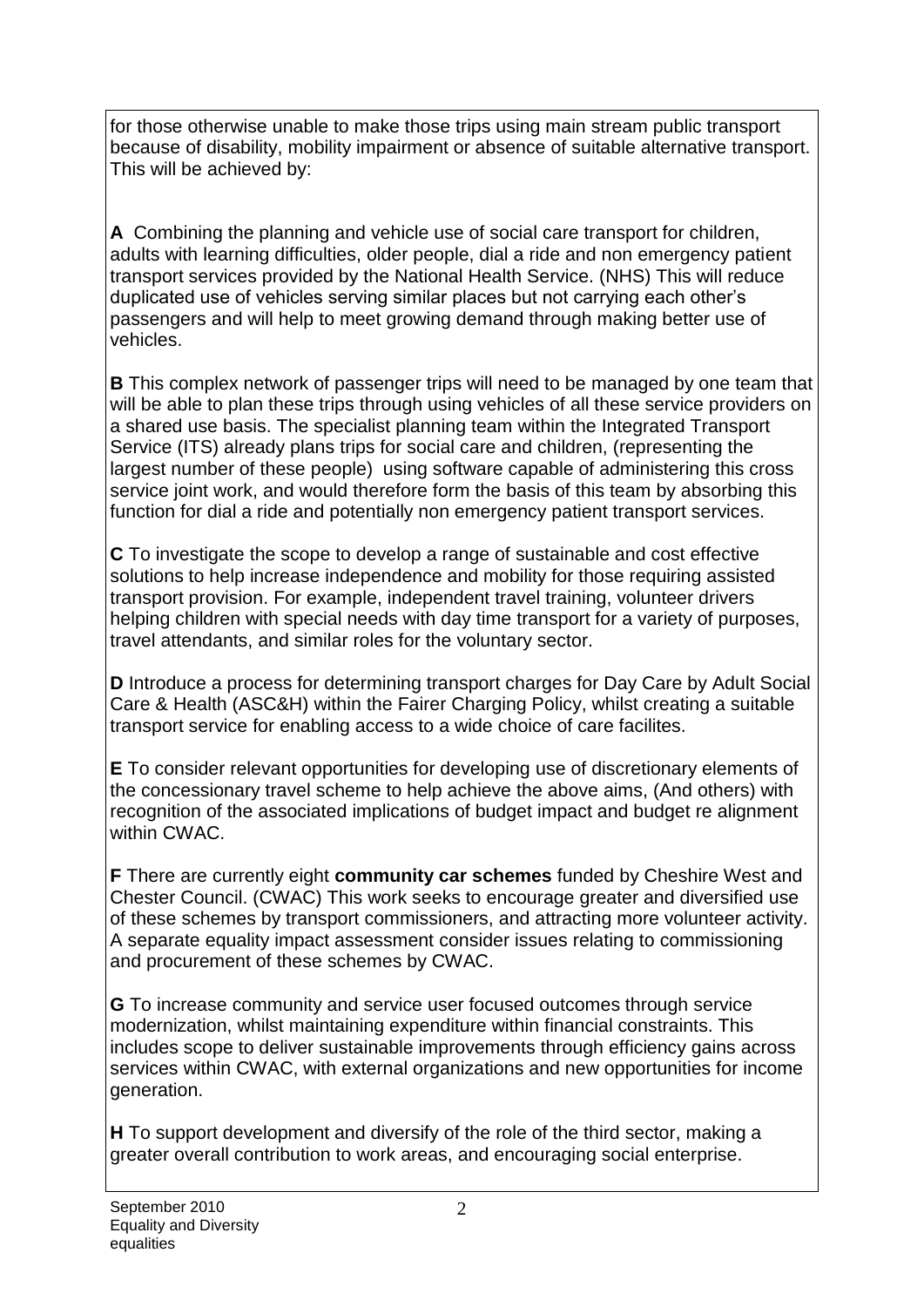This impact assessment needs to consider whether there are any differential impacts on particular groups for whom these services are provided. This assessment also includes impacts on organizations currently providing these services, and how those impacts can be managed.

|              | Is the above relevant to equality and diversity?                                    | Yesx  | No⊡             |
|--------------|-------------------------------------------------------------------------------------|-------|-----------------|
| Quick check: |                                                                                     |       |                 |
| $\checkmark$ | Is the policy (function, procedure etc.) concerned with people?                     | Yes x | No □            |
| $\checkmark$ | Is the policy (function, procedure etc.) outward looking                            |       |                 |
|              | <i>(i.e. community, employees, partners)</i>                                        | Yes x | No <sub>1</sub> |
| $\checkmark$ | Does the policy (function etc.) involve face to face contact?                       | Yes x | No□             |
| ✓            | Does it include making decisions based on someone's individual                      |       |                 |
|              | characteristics, circumstances or needs?                                            | Yes x | No □            |
| $\checkmark$ | Is there history of long-established pattern of unequal outcomes?                   |       |                 |
|              | (and do I have enough evidence to prove otherwise?)                                 | Yes x | No □            |
|              | $\checkmark$ Is the policy (function, procedure) likely to have a significant       |       |                 |
|              | impact on someone's life, health or wellbeing?                                      | Yes x | No □            |
|              |                                                                                     |       |                 |
|              | Exit the process if you answered No to all of the above questions, otherwise please |       |                 |
| continue.    |                                                                                     |       |                 |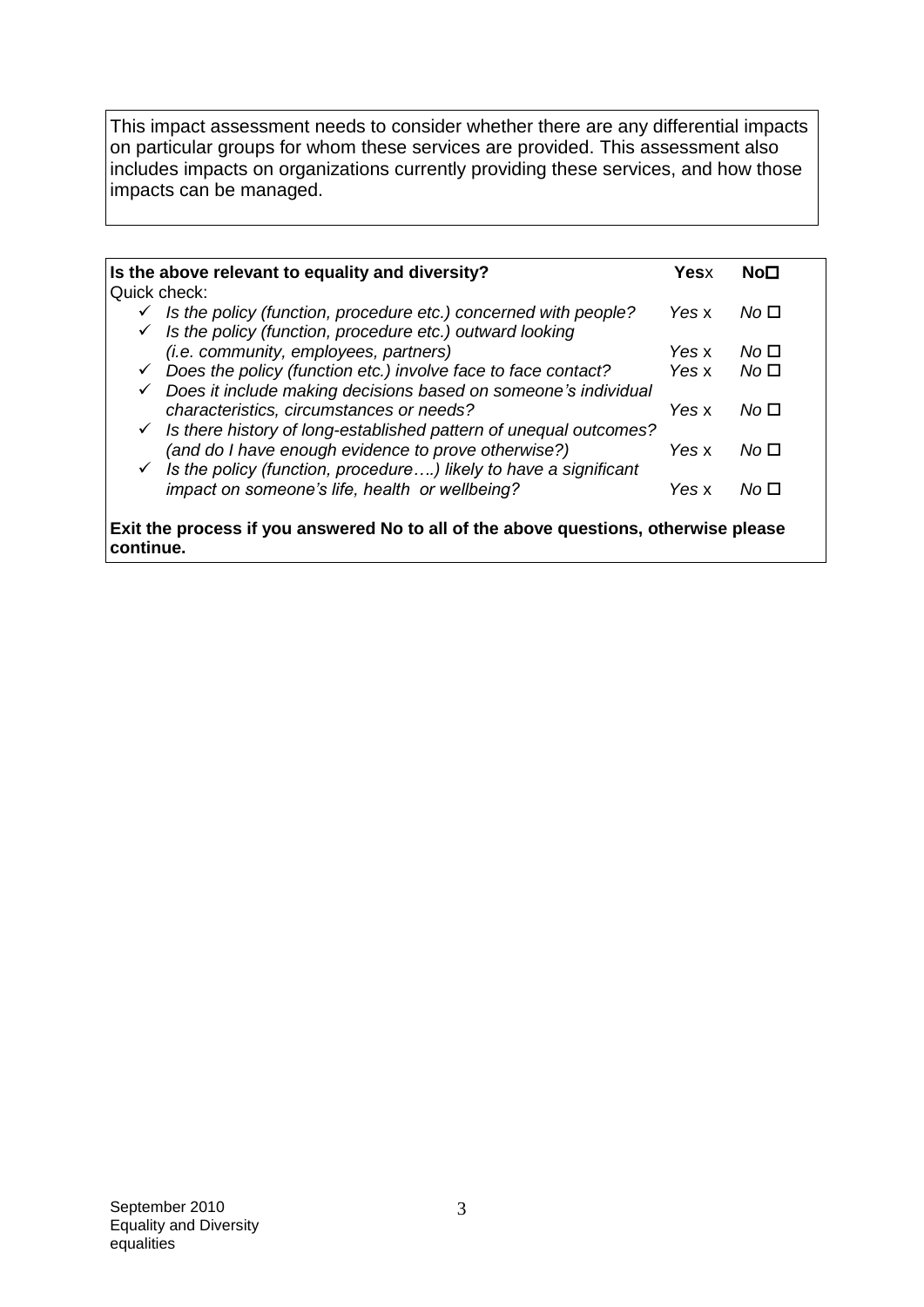### **Step 2: Scoping**

**What do you already know about the policy** (decision etc)**, what are the main issues you need to consider:**

| Target group / area                                                                                                                                                                                                         | Main issues (bullet points)                                                                                                                                                                                                                           | Evidence and data<br>currently available<br>(qualitative &<br>quantitative) | Consultation /<br>involvement<br>carried out | Further information<br>needed to undertake<br>the assessment                                                                                                                                                                                                                      |
|-----------------------------------------------------------------------------------------------------------------------------------------------------------------------------------------------------------------------------|-------------------------------------------------------------------------------------------------------------------------------------------------------------------------------------------------------------------------------------------------------|-----------------------------------------------------------------------------|----------------------------------------------|-----------------------------------------------------------------------------------------------------------------------------------------------------------------------------------------------------------------------------------------------------------------------------------|
| <b>Race and Ethnicity</b><br>(including Gypsy and Travellers; migrant workers,<br>asylum seekers etc.)                                                                                                                      | There are a<br>number of<br>service users<br>who access<br>specific facilities<br>e.g. Polish Social<br>Club<br>Language issue.                                                                                                                       | Details of trips<br>currently made on<br>existing service.                  | $\mathsf{N}$                                 | Y- Engagement with<br><b>Black Minority and</b><br>Ethnic (BME) groups.<br>Engagement with<br>service user<br>representatives as<br>this work progresses<br>towards<br>implementation                                                                                             |
| <b>Disability</b><br>(as defined by the DDA: "someone who has a<br>physical or mental impairment that has a substantial<br>and long-term adverse effect on his or her ability to<br>carry out normal day-to-day activities) | Main users will not<br>have a carer with<br>them.<br>Users will have a<br>wide variety of<br>needs, which will<br>become more<br>diverse with the<br>amalgamation of<br>different services.<br>To have a clear<br>understanding of<br>transport needs |                                                                             | Y/N                                          | Although there is<br>much knowledge and<br>experience of<br>providing transport<br>for those with special<br>and complex needs,<br>there is a need to<br>engage with<br>representatives of<br>people with<br>additional needs to<br>maximise<br>accessibility of this<br>service. |
| Please delete guidance notes (in italic) after completion                                                                                                                                                                   |                                                                                                                                                                                                                                                       |                                                                             |                                              |                                                                                                                                                                                                                                                                                   |

Cheshire West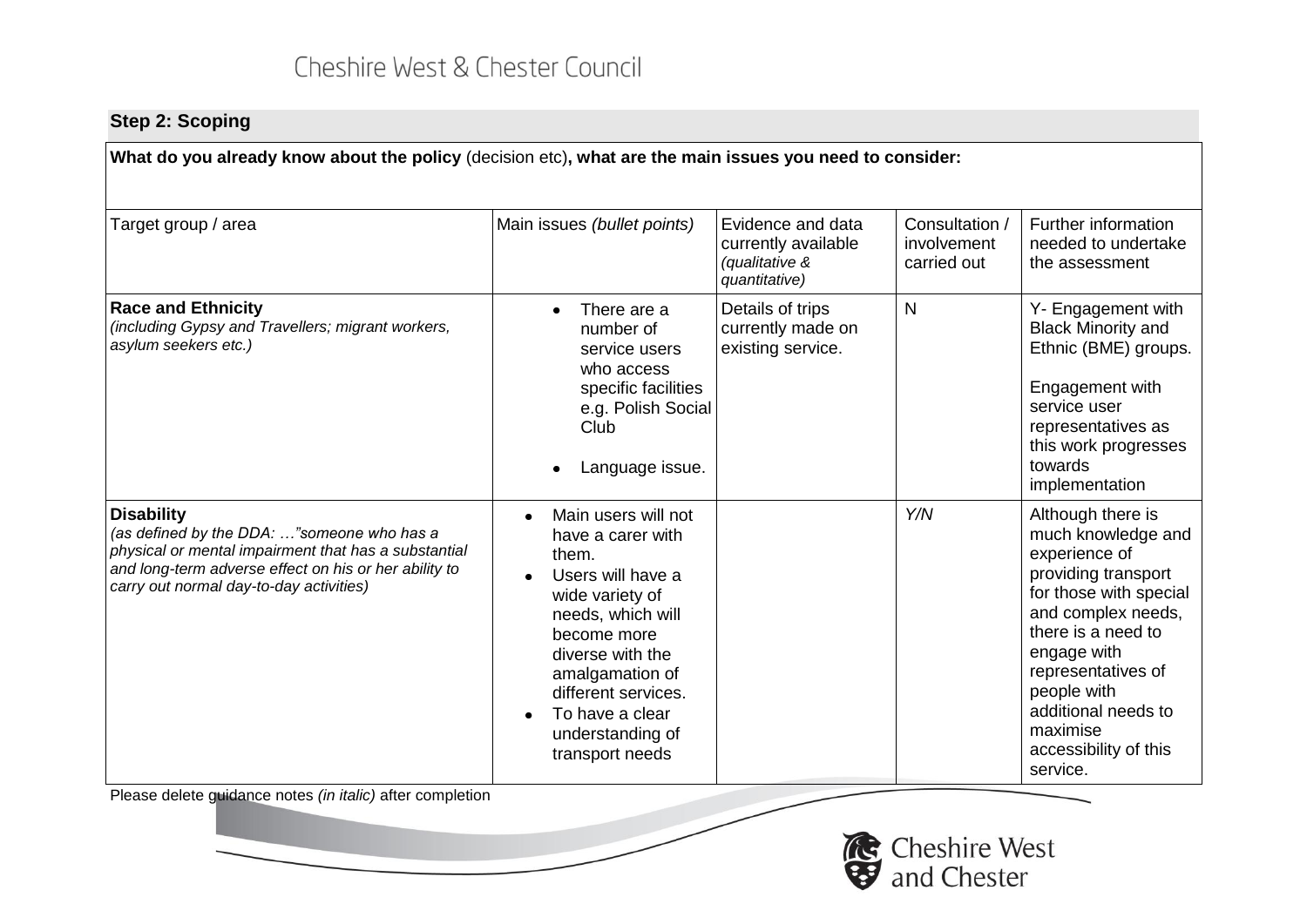|                                                                    | currently met, of<br>unmet needs and<br>changing future<br>travel needs.<br>Ensure that the<br>user's personal aid<br>needs are known<br>and met.<br>To minimise un<br>$\bullet$<br>necessary anxiety<br>about service<br>continuity.<br>Ensure that the<br>user's personal aid<br>needs are known<br>and met. | Whilst there may be<br>evidence for existing<br>clients of Adult and<br><b>Children Services this</b><br>does not apply to<br>other users |                                            | Engagement with<br>service users as this<br>work progresses<br>towards<br>implementation |
|--------------------------------------------------------------------|----------------------------------------------------------------------------------------------------------------------------------------------------------------------------------------------------------------------------------------------------------------------------------------------------------------|-------------------------------------------------------------------------------------------------------------------------------------------|--------------------------------------------|------------------------------------------------------------------------------------------|
| Gender / Gender reassignment                                       | Perception of safety<br>A withdrawal of the<br>women's safe transport<br>service would impact on<br>users accustomed to having<br>a female only service.                                                                                                                                                       | Previous EIA on the<br>women's safe<br>transport service<br>supported the need<br>for mixed gender<br>service.                            | Completed<br>within<br>previous EIA        | Engagement with<br>service users as this<br>work progresses<br>towards<br>implementation |
| <b>Religion and belief</b>                                         | N/A                                                                                                                                                                                                                                                                                                            | N/A                                                                                                                                       | N/A                                        | N/A                                                                                      |
| Sexual orientation (inc. heterosexual, lesbian, gay,<br>bi-sexual) | Perception of safety                                                                                                                                                                                                                                                                                           | Lions Pride Report                                                                                                                        | Y- through<br><b>Lions Pride</b><br>report | Engagement with<br>service users as this<br>work progresses<br>towards<br>implementation |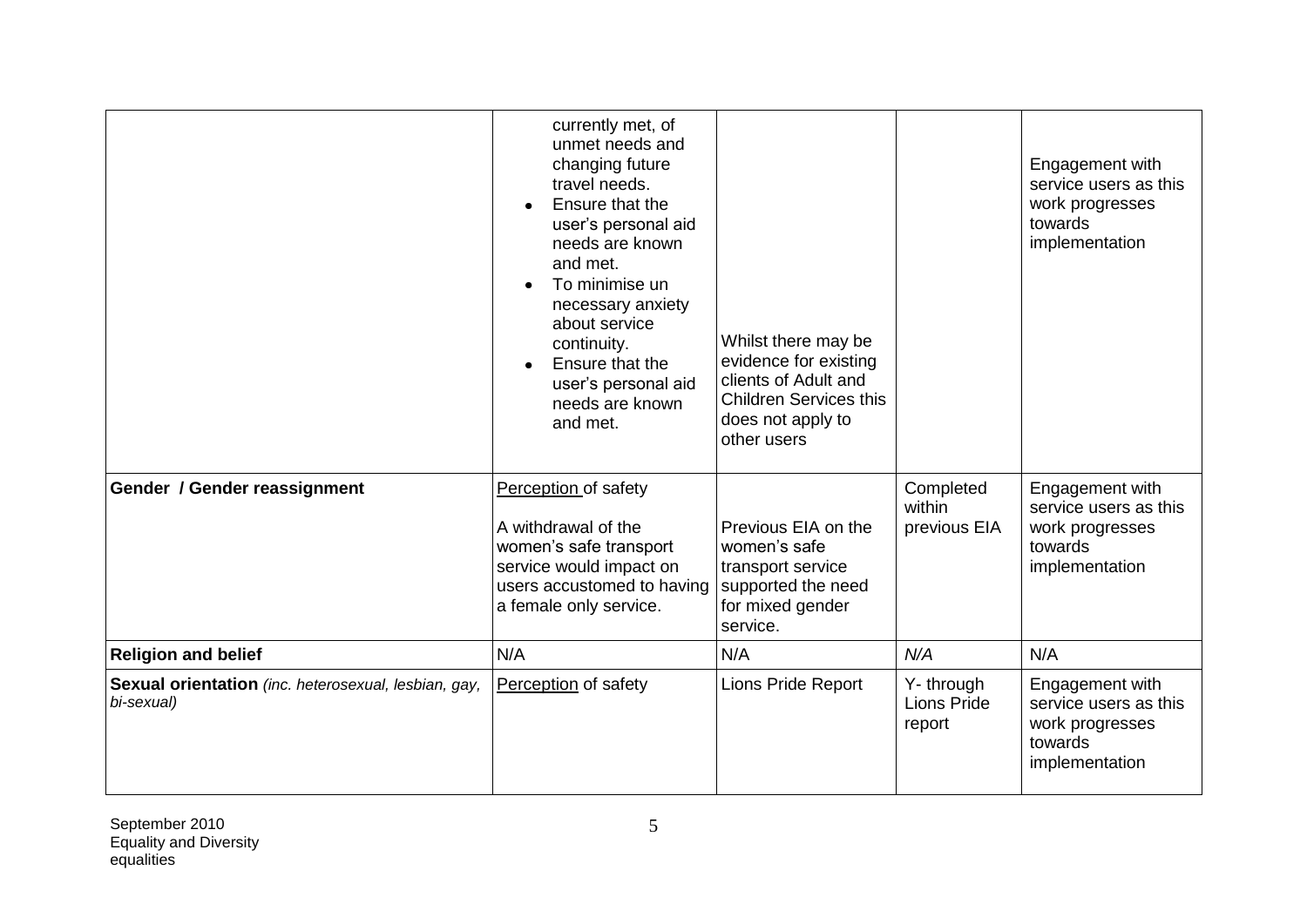| Age<br>Children and young people | To improve the use of<br>vehicle livery and branding<br>to strengthen the socially<br>inclusive image of these<br>services.                                                                                                                                 | This recognises good<br>practice applied by<br>other services making<br>use of vehicle livery<br>and branding to<br>provide an attractive<br>and welcoming<br>product. | Y   | Engagement with<br>service users as this<br>work progresses<br>towards<br>implementation                                                                                                                   |
|----------------------------------|-------------------------------------------------------------------------------------------------------------------------------------------------------------------------------------------------------------------------------------------------------------|------------------------------------------------------------------------------------------------------------------------------------------------------------------------|-----|------------------------------------------------------------------------------------------------------------------------------------------------------------------------------------------------------------|
| <b>Adults</b>                    | To improve access to<br>training, care, personal<br>business, health and other<br>appointments.                                                                                                                                                             | Details of existing<br>trips made                                                                                                                                      | N/A | Engagement with<br>service users as this<br>work progresses<br>towards<br>implementation                                                                                                                   |
| Younger older people             | Details of existing<br>To improve access to<br>trips made<br>training, care, personal<br>business, health and other<br>appointments.                                                                                                                        |                                                                                                                                                                        | N/A | Engagement with<br>service users as this<br>work progresses<br>towards<br>implementation                                                                                                                   |
| Older older people               | To improve access to<br>training, care, personal<br>business, health and other<br>appointments.                                                                                                                                                             | Details of existing<br>trips made                                                                                                                                      | N/A | Engagement with<br>service users as this<br>work progresses<br>towards<br>implementation                                                                                                                   |
| <b>Rural communities</b>         | To safeguard and improve<br>suitable public transport<br>solutions in rural areas<br>through improving joined up<br>use of resources to<br>minimise overall service<br>provision cost for more<br>sparsely populated<br>communities than in urban<br>areas. | Work undertaken has<br>identified scope to<br>increase overall<br>service provision<br>through strengthening<br>service integration                                    | Y   | There is evidence of<br>transport needs in<br>the rural areas for a<br>range of services<br>including<br>employment, health,<br>and leisure<br>opportunities.<br>However there needs<br>to be further work |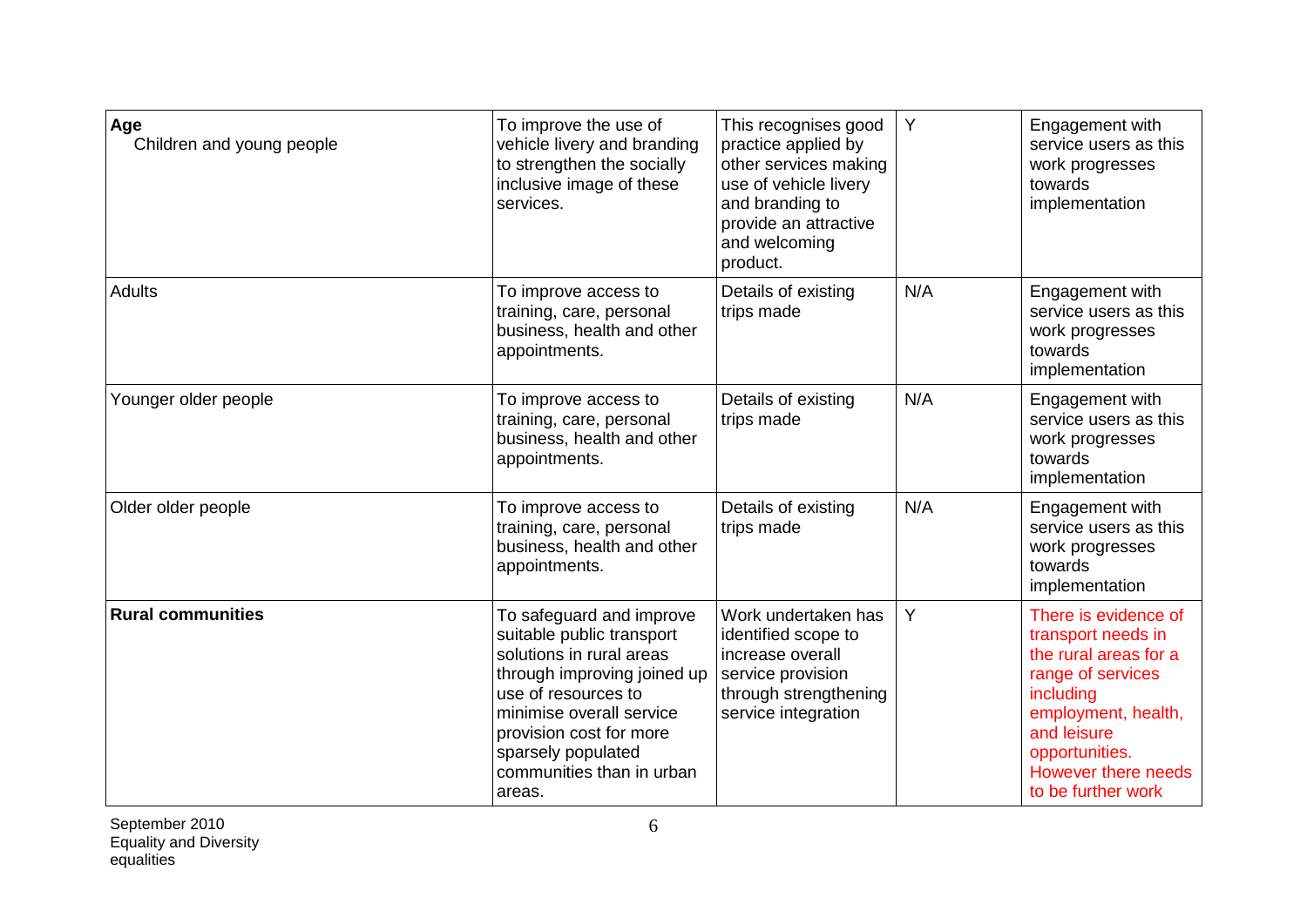|                             |                                                                                                                                                                                                                                                                                                                                                                                      |                                                                                                                                                                                              |                                                                                                                                                                                                                                                                                                                                                                                                                                                                                                                                                                                                                                                                                                                                                                                 |     | undertaken to assess<br>the best ways of<br>meeting these needs<br>including potential<br>partnerships with<br>Parish Councils.<br>Engagement with<br>service users as this<br>work progresses<br>towards<br>implementation |
|-----------------------------|--------------------------------------------------------------------------------------------------------------------------------------------------------------------------------------------------------------------------------------------------------------------------------------------------------------------------------------------------------------------------------------|----------------------------------------------------------------------------------------------------------------------------------------------------------------------------------------------|---------------------------------------------------------------------------------------------------------------------------------------------------------------------------------------------------------------------------------------------------------------------------------------------------------------------------------------------------------------------------------------------------------------------------------------------------------------------------------------------------------------------------------------------------------------------------------------------------------------------------------------------------------------------------------------------------------------------------------------------------------------------------------|-----|-----------------------------------------------------------------------------------------------------------------------------------------------------------------------------------------------------------------------------|
| <b>Areas of deprivation</b> |                                                                                                                                                                                                                                                                                                                                                                                      | To help ensure that services<br>are affordable to those<br>needing to use them.                                                                                                              |                                                                                                                                                                                                                                                                                                                                                                                                                                                                                                                                                                                                                                                                                                                                                                                 | Y/N | Engagement with<br>service users as this<br>work progresses<br>towards<br>implementation                                                                                                                                    |
| Target group /<br>area      | Step 3: Assessing impact and strengthening the policy<br>Is the policy (function etc.)<br>likely to have an adverse<br>impact on any of the<br>groups?<br>If yes please comment<br>Please start by<br>considering the aspects<br>bellow<br>Promoting good<br>$\bullet$<br>community relations<br>Safety<br>$\bullet$<br>Environment and<br>access to services<br>Economic well-being | Are there any particularly<br>positive impacts of the policy<br>(function etc.) on any of the<br>groups you would like to<br>highlight? Also any measures<br>that may currently be in place. | Please rate the impact taking<br>into account any measures<br>already in place to reduce the<br>potential impact highlighted in<br>the previous column.<br>High-significant potential impact, risk of<br>exposure, history of complaints, no<br>mitigating measures in place or no evidence<br>available, urgent need for consultation with<br>service users, general public, employees<br>Medium-some potential impact, some<br>mitigating measures in place but no<br>evidence available how effective they are.<br>would be beneficial to consult with service<br>users, general public etc. but not urgent<br>Low-almost bordering with non relevance to<br>the EIA process (heavily legislation led -<br>very little discretion exercised, limited public<br>facing aspect |     | Future actions that may need<br>to take place to further<br>reduce the impact.                                                                                                                                              |

September 2010 Equality and Diversity equalities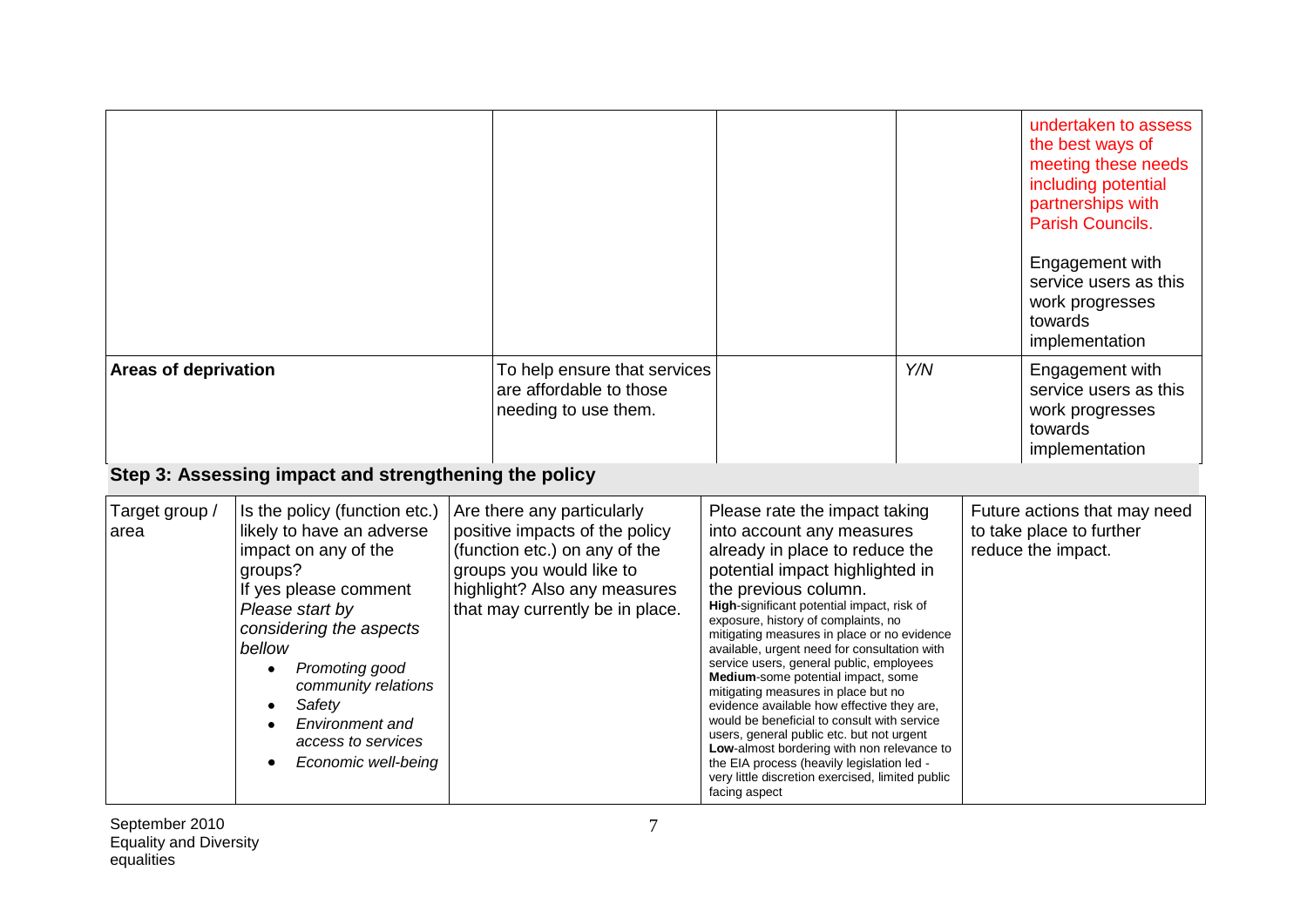|                                                                                                                                                                                                                                                         |                                                                                                                                                                                                                                                                                                                                                  |                                                                                                                                                                                                                                                                                                                                                                                                                                                                                                                                                                                                                                                       | High | Medium | Low     |                                                                                                                                                                                                                                                                  |
|---------------------------------------------------------------------------------------------------------------------------------------------------------------------------------------------------------------------------------------------------------|--------------------------------------------------------------------------------------------------------------------------------------------------------------------------------------------------------------------------------------------------------------------------------------------------------------------------------------------------|-------------------------------------------------------------------------------------------------------------------------------------------------------------------------------------------------------------------------------------------------------------------------------------------------------------------------------------------------------------------------------------------------------------------------------------------------------------------------------------------------------------------------------------------------------------------------------------------------------------------------------------------------------|------|--------|---------|------------------------------------------------------------------------------------------------------------------------------------------------------------------------------------------------------------------------------------------------------------------|
| Race and<br><b>Ethnicity</b><br>(including Gypsy<br>and Travellers;<br>migrant workers,<br>asylum seekers<br>$etc.$ )                                                                                                                                   | No adverse impact                                                                                                                                                                                                                                                                                                                                | This service aims to be<br>accessible to all users.                                                                                                                                                                                                                                                                                                                                                                                                                                                                                                                                                                                                   |      |        | $\sf X$ | <b>No</b>                                                                                                                                                                                                                                                        |
| <b>Disability</b><br>(as defined by<br>the DDA:<br>"someone who<br>has a physical or<br>mental<br>impairment that<br>has a substantial<br>and long-term<br>adverse effect on<br>his or her ability<br>to carry out<br>normal day-to-<br>day activities) | Impact on service users<br>whilst implementing<br>changes to services.<br>Difficulty understanding<br>the changes and impact<br>on themselves.<br>Anxiety about service<br>continuity.<br>People may travel with<br>different groups on<br>vehicles from those they<br>are accustomed to.<br>Potential anxiety of mixing<br>service user groups. | When finalising and<br>implementing changes effective<br>communication and<br>engagement with service users<br>will help to ensure there needs<br>and concerns are met.<br>Diversified service user needs<br>are recognised and will be<br>managed.<br>Continuity of staff providing<br>these services.<br>Seek to contact all current<br>service users help maintain<br>their travel arrangements with<br>minimal disruption and anxiety.<br>This work will build on the<br>achievements in planning social<br>care transport, to mix adults<br>and older people on transport<br>services, by amalgamating<br>solutions to people's travel<br>needs. |      | X      |         | Overall recognition of these<br>adverse impacts by all staff<br>involved with the planning<br>transition and delivery of<br>these services.<br>Understanding of the<br>sensitivities of providing a<br>transport service primarily<br>used by vulnerable people. |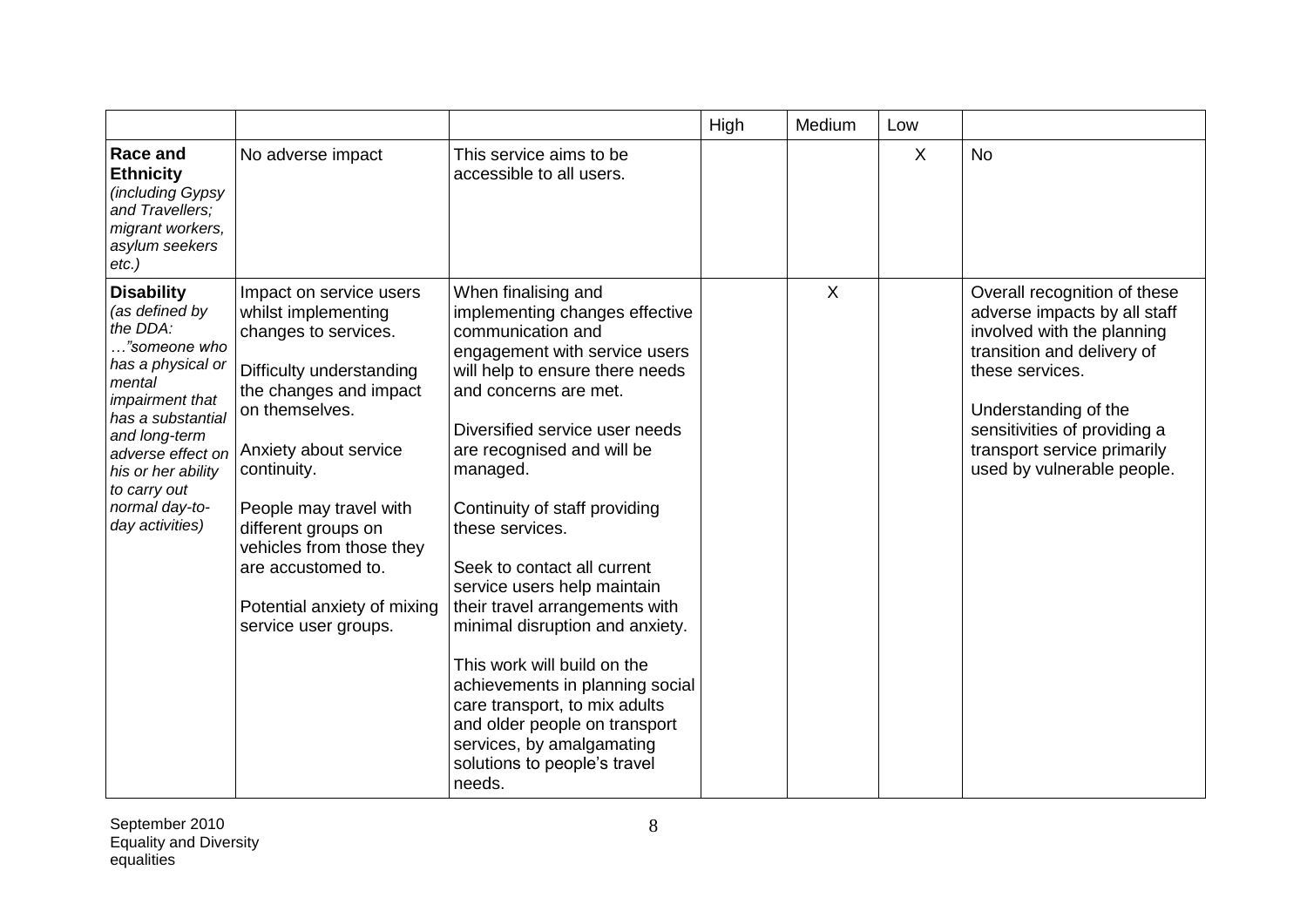|                                                                                                    |                                                                                                 | <b>Safety: Transport providers are</b><br>required to comply with a<br>variety of requirements for the<br>safe use of drivers, vehicles<br>and vetting processes.<br><b>Environment and access to</b><br>services: The integration of<br>services provides an alternative<br>for making car based journeys<br>through additional capacity<br>being provided, and by fewer<br>vehicles operated. |                           |     |
|----------------------------------------------------------------------------------------------------|-------------------------------------------------------------------------------------------------|-------------------------------------------------------------------------------------------------------------------------------------------------------------------------------------------------------------------------------------------------------------------------------------------------------------------------------------------------------------------------------------------------|---------------------------|-----|
| Gender /<br>Gender<br>reassignment                                                                 | Withdrawal of the women's<br>safe transport service.                                            | A mixed gender service will<br>maintain a perception of a safe<br>transport service for all users.                                                                                                                                                                                                                                                                                              | X                         |     |
| <b>Religion and</b><br>belief                                                                      | N/A                                                                                             | N/A                                                                                                                                                                                                                                                                                                                                                                                             | N/A                       | N/A |
| <b>Sexual</b><br>orientation<br><i>(includes)</i><br>heterosexual,<br>lesbian, gay, bi-<br>sexual) | Negative perception of<br>personal security through<br>mixing different service<br>user groups. | These services will continue to<br>require passages to pre book<br>their trips, helping to ensure<br>any issues to be followed up.                                                                                                                                                                                                                                                              | $\sf X$                   | N/A |
| Age<br>Children and<br>young people                                                                | No negative impact<br>identified regards<br>education transport<br>arrangement.                 | Efficiencies generated will<br>increase availability of these<br>services<br>Recognition of the importance<br>of developing a brand for the<br>integrated transport service                                                                                                                                                                                                                     | $\boldsymbol{\mathsf{X}}$ |     |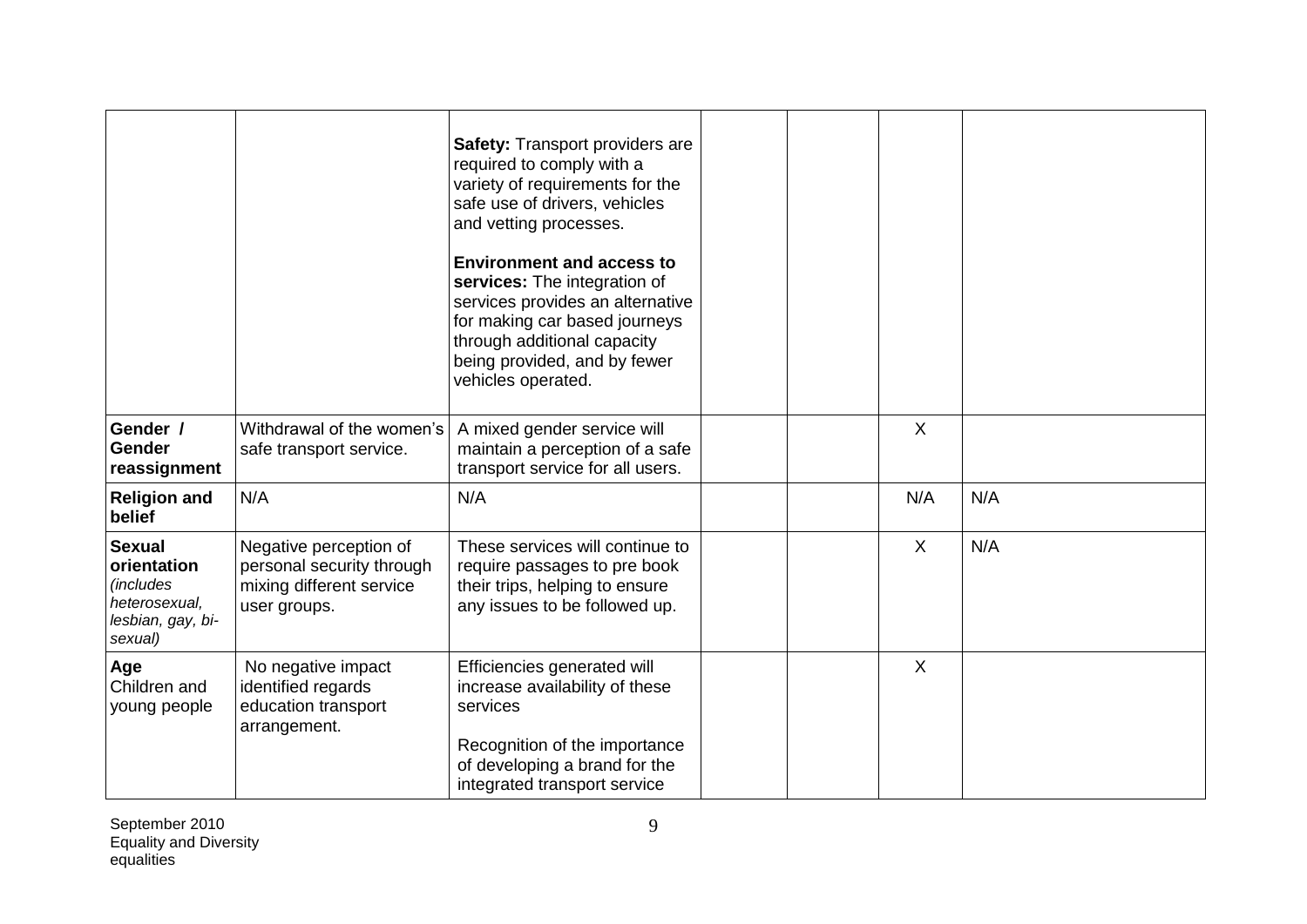|                         |                                                                                                                                                                     | will help to present this as an<br>inclusive service, attractive to<br>people of all ages.                                                                                                                                                                                                                                                                                                                                                 |              |  |  |
|-------------------------|---------------------------------------------------------------------------------------------------------------------------------------------------------------------|--------------------------------------------------------------------------------------------------------------------------------------------------------------------------------------------------------------------------------------------------------------------------------------------------------------------------------------------------------------------------------------------------------------------------------------------|--------------|--|--|
| <b>Adults</b>           | Potential anxiety of mixing<br>service user groups.<br>Difficulty understanding<br>the changes and impact<br>on themselves.<br>Anxiety about service<br>continuity. | When finalising and<br>implementing changes<br>effective communication and<br>engagement with service<br>users will help to ensure there<br>needs and concerns are met.<br>Diversified service user needs<br>are recognised and will be<br>managed.<br>Continuity of staff providing<br>these services.<br>Seek to contact all current<br>service users help maintain<br>their travel arrangements with<br>minimal disruption and anxiety. | $\mathsf{X}$ |  |  |
| Younger older<br>people | Potential anxiety of mixing<br>service user groups.<br>Difficulty understanding<br>the changes and impact<br>on themselves.<br>Anxiety about service<br>continuity. | When finalising and<br>implementing changes<br>effective communication and<br>engagement with service<br>users will help to ensure there<br>needs and concerns are met.<br>Diversified service user needs<br>are recognised and will be<br>managed.                                                                                                                                                                                        |              |  |  |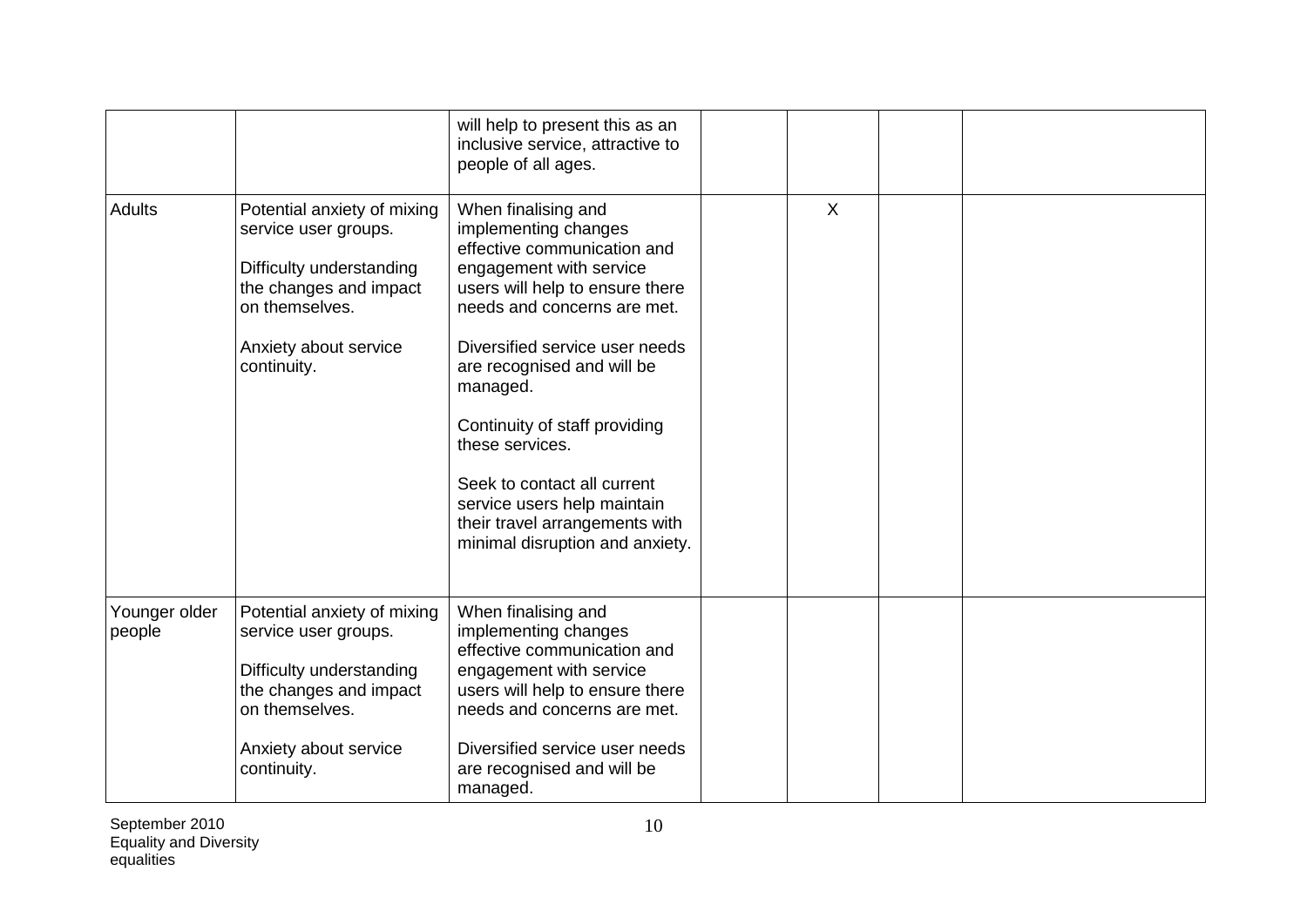|                                                                    |                                                                                                                                                                     | Continuity of staff providing<br>these services.<br>Seek to contact all current<br>service users help maintain<br>their travel arrangements with<br>minimal disruption and anxiety.                                                                                                                                                                                                                                                        |                           |                                                                                           |
|--------------------------------------------------------------------|---------------------------------------------------------------------------------------------------------------------------------------------------------------------|--------------------------------------------------------------------------------------------------------------------------------------------------------------------------------------------------------------------------------------------------------------------------------------------------------------------------------------------------------------------------------------------------------------------------------------------|---------------------------|-------------------------------------------------------------------------------------------|
| Older older<br>people                                              | Potential anxiety of mixing<br>service user groups.<br>Difficulty understanding<br>the changes and impact<br>on themselves.<br>Anxiety about service<br>continuity. | When finalising and<br>implementing changes<br>effective communication and<br>engagement with service<br>users will help to ensure there<br>needs and concerns are met.<br>Diversified service user needs<br>are recognised and will be<br>managed.<br>Continuity of staff providing<br>these services.<br>Seek to contact all current<br>service users help maintain<br>their travel arrangements with<br>minimal disruption and anxiety. |                           |                                                                                           |
| <b>Rural</b><br>communities<br>Service<br>availability<br>(access) | This work will consider<br>usage patterns of the<br>existing community<br>transport services, which<br>may lead to a reduction or<br>change of provision in         | This work may lead to improved<br>services for some rural<br>communities, for example by<br>making available to all residents<br>an existing transport service<br>only available to certain eligible                                                                                                                                                                                                                                       | $\boldsymbol{\mathsf{X}}$ | Consideration of alternative<br>transport options and scope<br>to encourage greater usage |

September 2010 Equality and Diversity equalities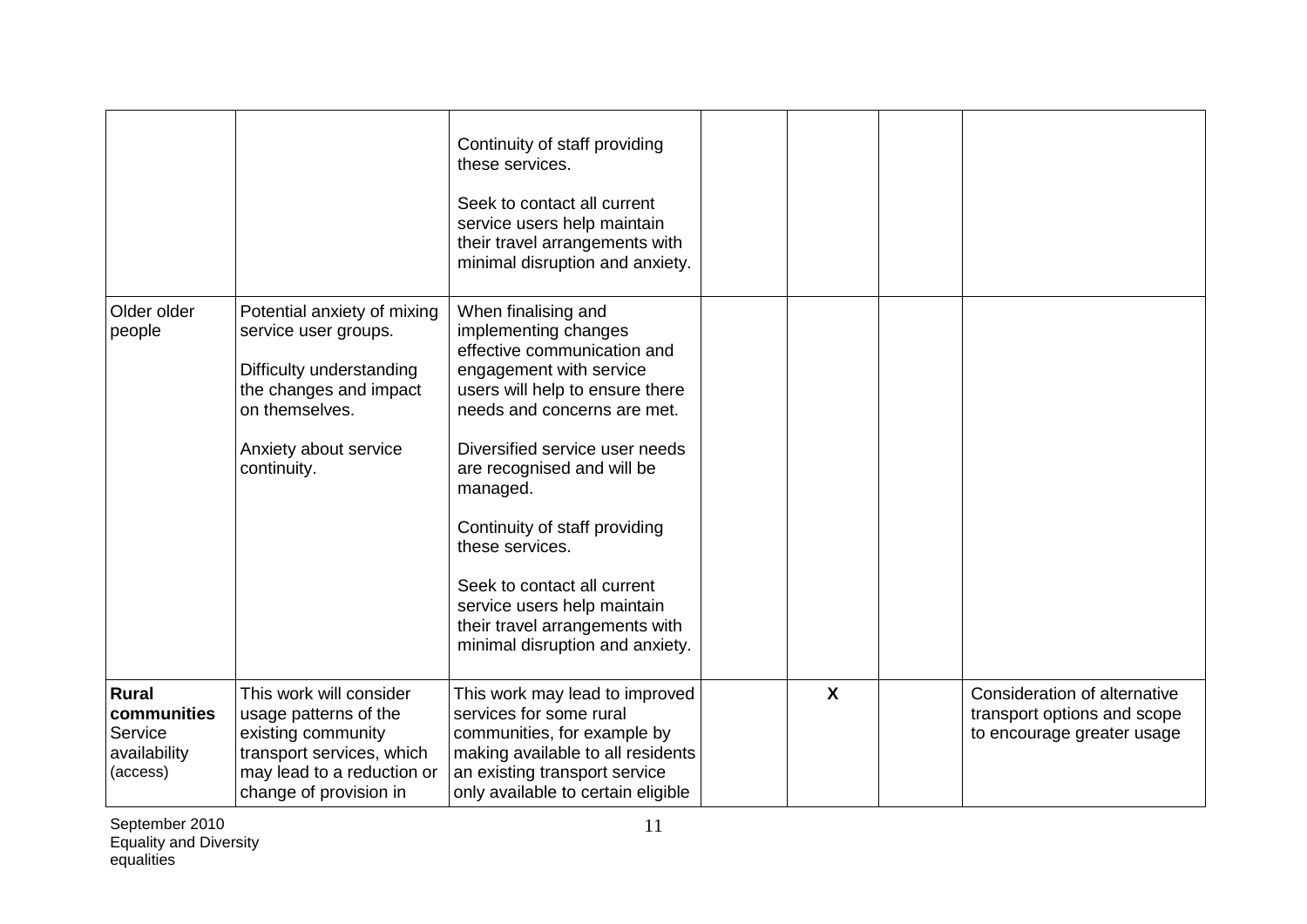|                                                                                             | certain rural areas.                                                                                        | people.<br>Greater potential to offer trips<br>from urban areas in to rural<br>areas, making use of<br>"positioning journeys" of<br>vehicles bringing rural residents<br>in to urban areas. |                         |         |                                                      |
|---------------------------------------------------------------------------------------------|-------------------------------------------------------------------------------------------------------------|---------------------------------------------------------------------------------------------------------------------------------------------------------------------------------------------|-------------------------|---------|------------------------------------------------------|
| Cost of service<br>delivery and<br>costs to<br>community to<br>access the<br>service        | For those service users<br>who may be unable to<br>continue their existing<br>travel patterns               | Through overall service<br>integration a wider range of<br>trips will be available to<br>communities.                                                                                       |                         |         | Provision of information of<br>alternative services. |
| Impact on<br>quality and<br>character of the<br>natural rural<br>landscape and<br>residents | N/A                                                                                                         | N/A                                                                                                                                                                                         |                         |         | N/A                                                  |
| Impact on<br>people wishing<br>to visit the<br>countryside                                  | N/A                                                                                                         | Through overall service<br>integration a wider range of<br>trips will be available to<br>communities.                                                                                       |                         |         | N/A                                                  |
| Areas of<br>deprivation                                                                     | Grater impact for those<br>service users who may be<br>unable to continue their<br>existing travel patterns | Through overall service<br>integration a wider range of<br>trips will be available to<br>communities.                                                                                       |                         | $\sf X$ | N/A                                                  |
| <b>Human rights</b>                                                                         | N/A                                                                                                         | N/A                                                                                                                                                                                         | <b>No Rating Needed</b> |         | N/A                                                  |

# **Step 4: Health and wellbeing**

September 2010 Equality and Diversity equalities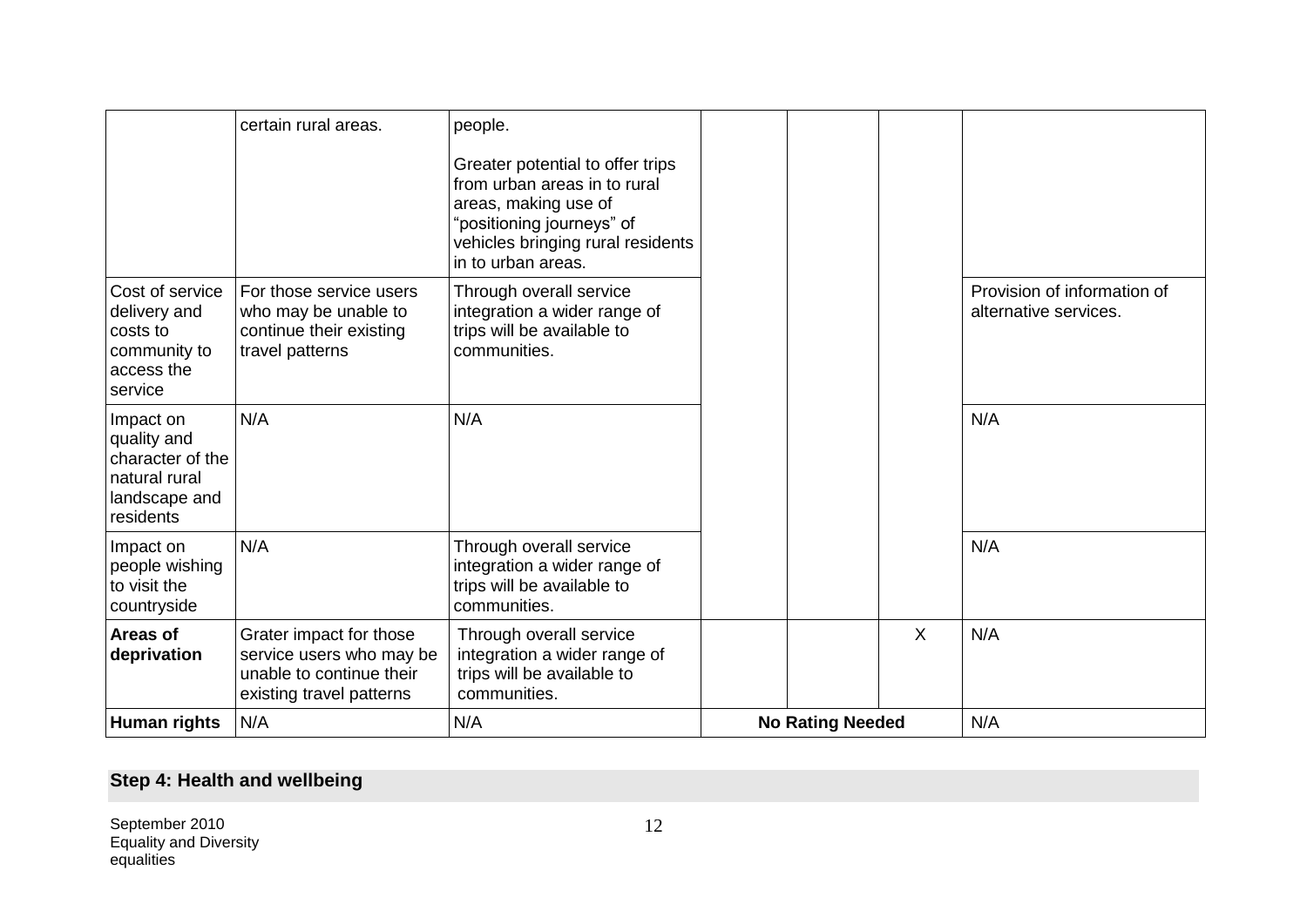|                                                                                                                                            | <b>Race and</b><br><b>Ethnicity</b> | <b>Disability</b>                                                                                                                                              | Gender /<br>Gender<br>reassignment            | <b>Religion</b><br>and belief | <b>Sexual</b><br>orientation | <b>Rural</b><br>communities                                                                                                                                                                                                                                                                                                                                             | Areas of<br>deprivation                                                                                                                                        | Age                                                                                                                                                            |
|--------------------------------------------------------------------------------------------------------------------------------------------|-------------------------------------|----------------------------------------------------------------------------------------------------------------------------------------------------------------|-----------------------------------------------|-------------------------------|------------------------------|-------------------------------------------------------------------------------------------------------------------------------------------------------------------------------------------------------------------------------------------------------------------------------------------------------------------------------------------------------------------------|----------------------------------------------------------------------------------------------------------------------------------------------------------------|----------------------------------------------------------------------------------------------------------------------------------------------------------------|
| Is the policy (function<br>etc.) likely to have the<br>potential to impact on<br>human health (pls.<br>comment). If yes<br>please specify. | N/A                                 | Aims to<br>improve<br>access to<br>care facilities<br>and<br>appointments<br>to enable<br>engaging,<br>inclusive,<br>independent<br>and active<br>life styles. | N/A                                           | N/A                           | N/A                          | Aims to<br>improve<br>access to<br>care facilities<br>and<br>appointments<br>to enable<br>engaging,<br>inclusive,<br>independent<br>and active life<br>styles.<br>Any reduction<br>in access to<br>services may<br>have a<br>detrimental<br>impact on<br>health and<br>well-being<br>due to<br>increased<br>isolation or<br>increased<br>worries about<br>living costs. | Aims to<br>improve<br>access to<br>care facilities<br>and<br>appointments<br>to enable<br>engaging,<br>inclusive,<br>independent<br>and active<br>life styles. | Aims to<br>improve<br>access to<br>care facilities<br>and<br>appointments<br>to enable<br>engaging,<br>inclusive,<br>independent<br>and active<br>life styles. |
|                                                                                                                                            |                                     |                                                                                                                                                                |                                               |                               |                              |                                                                                                                                                                                                                                                                                                                                                                         |                                                                                                                                                                |                                                                                                                                                                |
| Will there be a                                                                                                                            |                                     |                                                                                                                                                                | Physical activity- Supports vibrant lifestyle |                               |                              |                                                                                                                                                                                                                                                                                                                                                                         |                                                                                                                                                                |                                                                                                                                                                |
| significant impact on                                                                                                                      |                                     | Smoking, Drugs or alcohol use- N/A                                                                                                                             |                                               |                               |                              |                                                                                                                                                                                                                                                                                                                                                                         |                                                                                                                                                                |                                                                                                                                                                |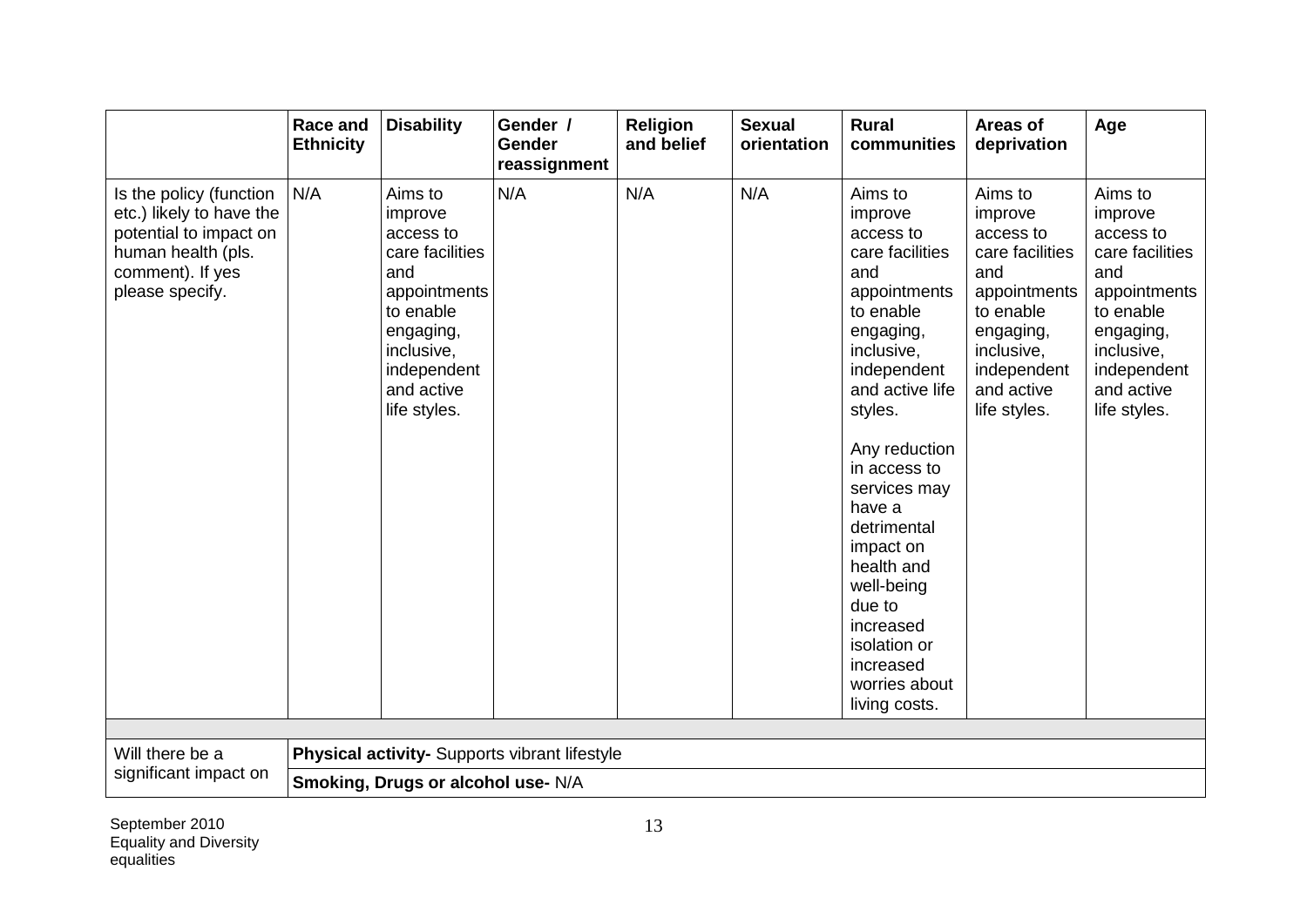| any of the following                                                                                            | <b>Sexual behaviour- N/A</b>                                          |
|-----------------------------------------------------------------------------------------------------------------|-----------------------------------------------------------------------|
| lifestyle related<br>variables? Pls.<br>comment                                                                 | Accidents and stress at home or work- N/A                             |
|                                                                                                                 | Diet- Supports access to good quality food.                           |
|                                                                                                                 |                                                                       |
| Is there likely to be a<br>significant demand<br>on any of the<br>following health and<br>social care services? | <b>Social services Primary care- YES</b>                              |
|                                                                                                                 | <b>Community services- Yes</b>                                        |
|                                                                                                                 | <b>Primary / hospital care/ A&amp;E / Need for medicines etc. YES</b> |

# **Step 5: Procurement and partnership**

| Is this project due to be carried out wholly or partly by contractors?  | The integration of pre booked passenger transport services is currently<br>provided by a combination of Cheshire West & Chester Council's<br>Integrated Transport Service, third sector organizations, North West<br>Ambulance Service, Central & Eastern Cheshire Primary Care Trust<br>and commercial contractors. It is expected that dependence on<br>commercial contractors will diminish and the role of the third sector will<br>change. |
|-------------------------------------------------------------------------|-------------------------------------------------------------------------------------------------------------------------------------------------------------------------------------------------------------------------------------------------------------------------------------------------------------------------------------------------------------------------------------------------------------------------------------------------|
| If yes, what steps did you take to ensure that any partner organisation | N/A                                                                                                                                                                                                                                                                                                                                                                                                                                             |
| you work with complies with equality and human rights legislation,      |                                                                                                                                                                                                                                                                                                                                                                                                                                                 |
| specifically in relation to:                                            |                                                                                                                                                                                                                                                                                                                                                                                                                                                 |
|                                                                         |                                                                                                                                                                                                                                                                                                                                                                                                                                                 |
| tendering and specifications                                            | N/A                                                                                                                                                                                                                                                                                                                                                                                                                                             |
| awards process                                                          | N/A                                                                                                                                                                                                                                                                                                                                                                                                                                             |
|                                                                         |                                                                                                                                                                                                                                                                                                                                                                                                                                                 |
| contract clauses                                                        | N/A                                                                                                                                                                                                                                                                                                                                                                                                                                             |
|                                                                         |                                                                                                                                                                                                                                                                                                                                                                                                                                                 |
| monitoring and performance measures                                     | N/A                                                                                                                                                                                                                                                                                                                                                                                                                                             |
|                                                                         |                                                                                                                                                                                                                                                                                                                                                                                                                                                 |